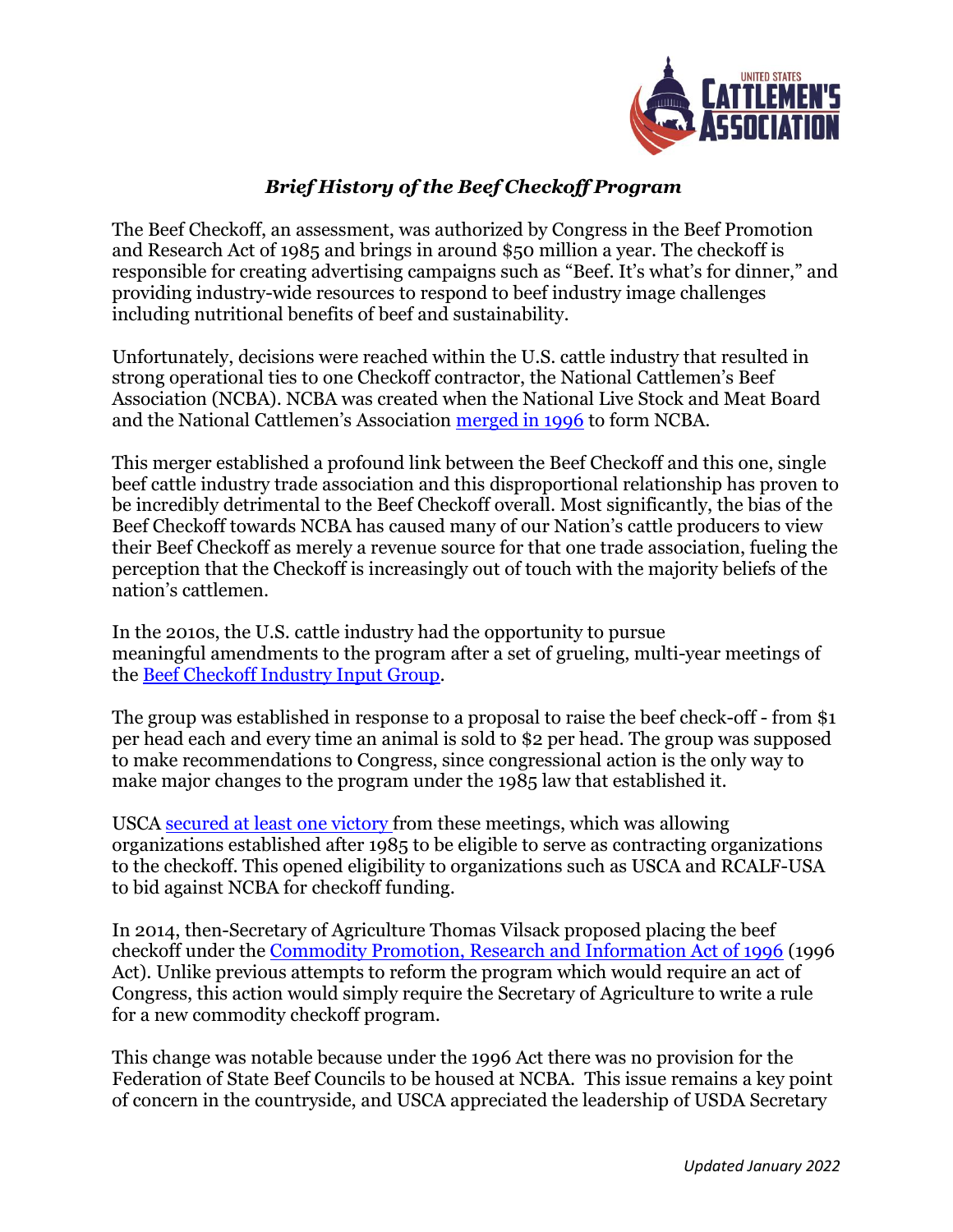

of Agriculture Tom Vilsack to address this.

Unfortunately, a lack of consensus in the countryside for this change, specifically opposition from NCBA and RCALF-USA, resulted in USDA abandoning the plan. Instead, seven members of the **Beef Checkoff Enhancement Working Group** signed a [memorandum of understanding](https://www.beefmagazine.com/cattle-industry-structure/beef-organizations-agree-beef-checkoff-enhancements) on March 13, 2015 that stated, among other things, that all groups supported an increase to the current checkoff assessment from \$1 to \$2 per head.

USCA, RCALF-USA, and the National Farmers Union [did not sign on to the agreement,](https://www.farmanddairy.com/news/beef-checkoff-group-agrees-on-proposed-changes/246394.html) with USCA past president Jon Wooster noting the MOU lacked the "structural changes" the program needed.

That was the last time major changes to the program were considered. Since then, checkoff programs have come under attack by animal rights groups, who believe that the federal government has no right to promote the consumption of animal proteins, and other litigious organizations.

Of the twenty-two congressionally-authorized programs, none are more consistently under threat than the Beef Checkoff Program.

## *Our Recommendations*

USCA believes the Beef Checkoff is strongest when U.S. producers are engaged and empowered. To that end, we recommend the following changes to the Beef Checkoff be implemented:

- *Separation of the Federation:* The Federation must be separated from a policy organization. The Federation should be a standalone group. Any funds allocated to the national effort should go before the beef operating committee (as it is a joint committee).
- *Improved Efficiencies in Enabling Change:* A streamlined and improved mechanism for making changes to the beef checkoff must be achieved. Any changes to the Checkoff must be done via feedback from the entire cattle industry. Representation must be improved, via such efforts as an industry working group.
- *Direct Contracts:* The CBB must be allowed to contract directly with vendors and organizations for services and programs. This will improve efficiencies and costs within the Checkoff.